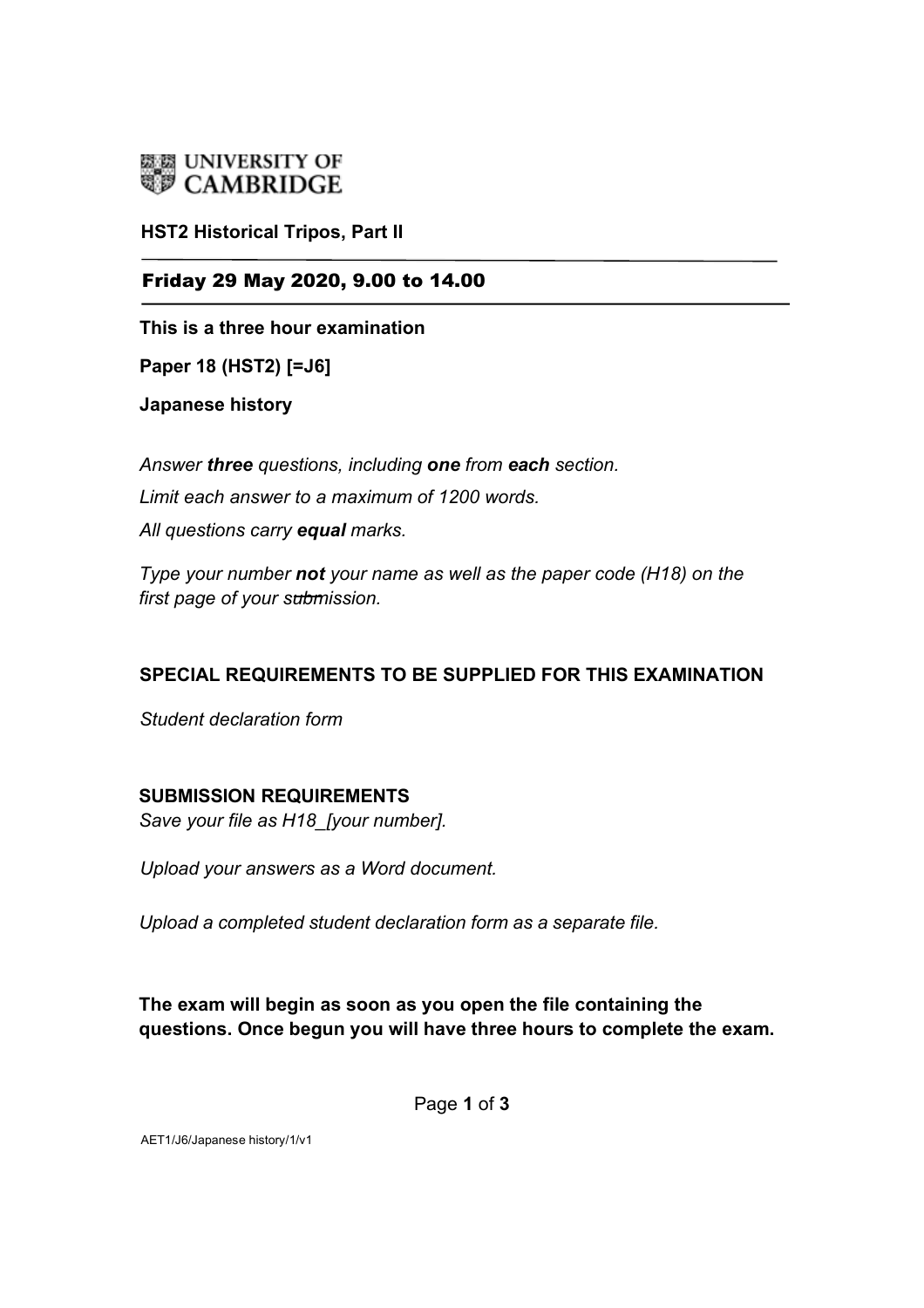### **Section A**

- 1) How did the *shōen* affect society in ancient Japan? Why and when were they created and why did they remain fundamental to the Japanese land system for so long?
- 2) What, in your estimation, were the three most important tools of warrior rule prior to the Tokugawa period? One tool must be a physical object, and one 'tool' must be abstract (for instance, a concept, dynamic interaction, or relationship). The third is your choice. Elaborate on the role and function of each, with specific examples from sources.
- 3) The Tokugawa polity has often been referred to as 'centralised feudalism', and while today's scholars eschew the expression, it can still be useful to understand why it was used to begin with. What were scholars thinking when they applied the concept? After all, it is an oxymoron, is it not? Discuss which aspects of Tokugawa Japan that may have given rise to that idea, and assess also what may have been overlooked in using it.

### **Section B**

- 4) Identify and elaborate on three visions of 'modernity' in Meiji Japan. What do these conceptions share? Where do they diverge? Which (if any) do you believe best informs our understanding of Japan since the midnineteenth century?
- 5) What led Japan to war against its neighbours in East Asia and ultimately the US? Could the Asia-Pacific War have been avoided?
- 6) Can Japan's postwar economic miracle be explained or was it indeed a miracle? What exactly was the 'miracle'? Discuss this remarkable development with a critical eye towards later interpretations of it.